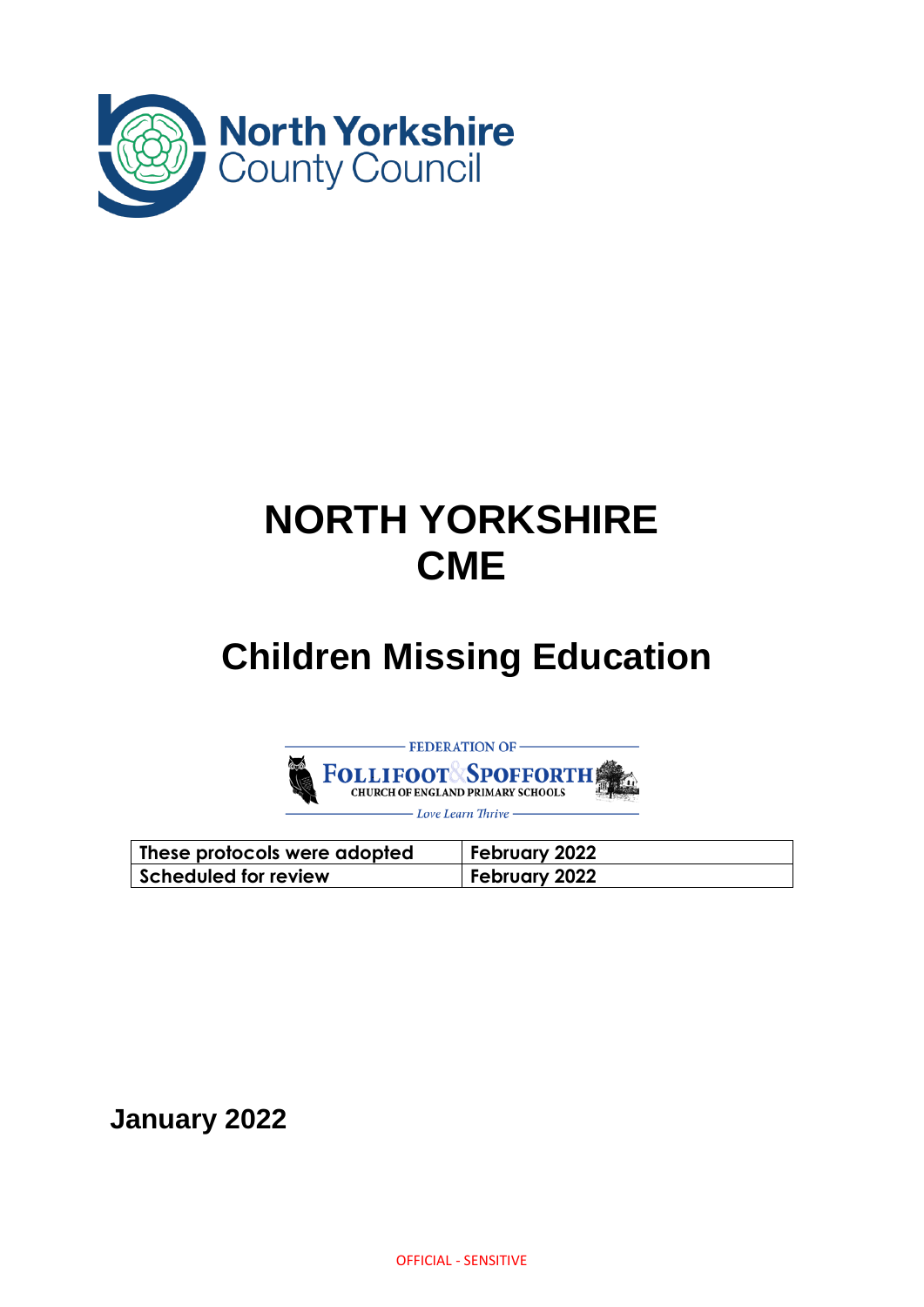| <b>INDEX</b>                                                                          |                                                                                                     |                |  |  |
|---------------------------------------------------------------------------------------|-----------------------------------------------------------------------------------------------------|----------------|--|--|
| <b>Section</b>                                                                        | <b>Heading</b>                                                                                      | Pg No          |  |  |
|                                                                                       |                                                                                                     |                |  |  |
| <b>Section 1</b>                                                                      | <b>Overview of Children Missing Education (CME)</b>                                                 |                |  |  |
| $1.0 - 1.4$                                                                           | Introduction                                                                                        | 3              |  |  |
| $2.0 - 2.3$                                                                           | <b>Legislation Framework</b>                                                                        | 3/4            |  |  |
| $3.0 - 3.5$                                                                           | <b>Admissions &amp; Deletions</b>                                                                   | 4              |  |  |
| $4.0 - 4.11$                                                                          | <b>Tracking &amp; Monitoring</b>                                                                    | 4/5            |  |  |
| $5.0 - 5.2$                                                                           | Audit & Review                                                                                      | 5              |  |  |
| <b>Section 2</b>                                                                      | <b>CME - whereabouts/destination school not known</b>                                               |                |  |  |
| $6.0 - 6.1$                                                                           | Meaning                                                                                             | 6              |  |  |
| $7.0 - 7.6$                                                                           | Joint Reasonable Enquiries                                                                          | $\overline{6}$ |  |  |
| $8.0 - 8.6$                                                                           | Removal from roll & use of the DfE schools2schools site                                             | 6/7            |  |  |
| $9.0 - 9.3$                                                                           | When a pupil, who may have been missing from a school                                               | $\overline{7}$ |  |  |
|                                                                                       | in another area, registers at a North Yorkshire School                                              |                |  |  |
| $10.0 - 10.5$                                                                         | When the LA is informed of a child missing form another                                             | $\overline{7}$ |  |  |
|                                                                                       | local authority                                                                                     |                |  |  |
| $11.0 - 11.5$                                                                         | When a child from the Independent Sector, including                                                 | 8              |  |  |
|                                                                                       | Academies and Free School may be missing                                                            |                |  |  |
| $12.0 - 12.3$                                                                         | When a child moves outside England                                                                  | 8              |  |  |
| <b>Section 3</b>                                                                      | <b>CME - not in receipt of a suitable education</b>                                                 |                |  |  |
| $13.0 - 13.1$                                                                         | Meaning                                                                                             | 9              |  |  |
| $14.0 - 14.8$                                                                         | When a child has failed to be registered or take up an<br>offered place at a North Yorkshire School | 9/10           |  |  |
| $15.0 - 15.7$                                                                         | When a child has ceased to attend a North Yorkshire                                                 | 10             |  |  |
|                                                                                       | School and still resides within the locality                                                        |                |  |  |
| $16.0 - 16.7$                                                                         | When a child leaves a Maintained North Yorkshire school                                             | 10/11          |  |  |
|                                                                                       | to be educated outside of the Maintained Sector                                                     |                |  |  |
| <b>Section 4</b>                                                                      | <b>Vulnerable Groups</b>                                                                            |                |  |  |
| $17.0 - 17.3$                                                                         | Children who are vulnerable and more at risk from missing                                           | 12/13          |  |  |
| 18.0                                                                                  | education<br>Contact Details - CME Co-ordinator, Attendance &                                       | 13             |  |  |
|                                                                                       |                                                                                                     |                |  |  |
|                                                                                       | Enforcement Officers, Early Help Consultants and Locality<br><b>Hubs</b>                            |                |  |  |
| Appendix 1                                                                            | Flowchart - CME - whereabouts/destination school not                                                | 14             |  |  |
|                                                                                       | known                                                                                               |                |  |  |
| Appendix 2                                                                            | Flowchart – CME - not in receipt of a suitable education                                            | 15             |  |  |
| Appendix 3                                                                            | <b>CME Referral Form</b>                                                                            | 16             |  |  |
| Please refer to CYPSinfo - CME to access links to the documents listed below:         |                                                                                                     |                |  |  |
|                                                                                       |                                                                                                     |                |  |  |
| <b>CME Referral Form</b><br>$\bullet$                                                 |                                                                                                     |                |  |  |
| CME 1 – Independent School in Year Leavers (non-standard transitions)<br>$\bullet$    |                                                                                                     |                |  |  |
| CME 2 – Independent School in Year Admissions (non-standard transitions)<br>$\bullet$ |                                                                                                     |                |  |  |

- Multi-Agency Risk Assessment
- Grounds for deleting a pupil from the school's register
- Legislation & Statutory Guidance

*\* 'Parent' also refers to a person having Parental Responsibility or having care of a child*

*\* Schools in North Yorkshire include Independent Schools, Academies, Free Schools, Pupil Referral Units and Alternative Provision providers.*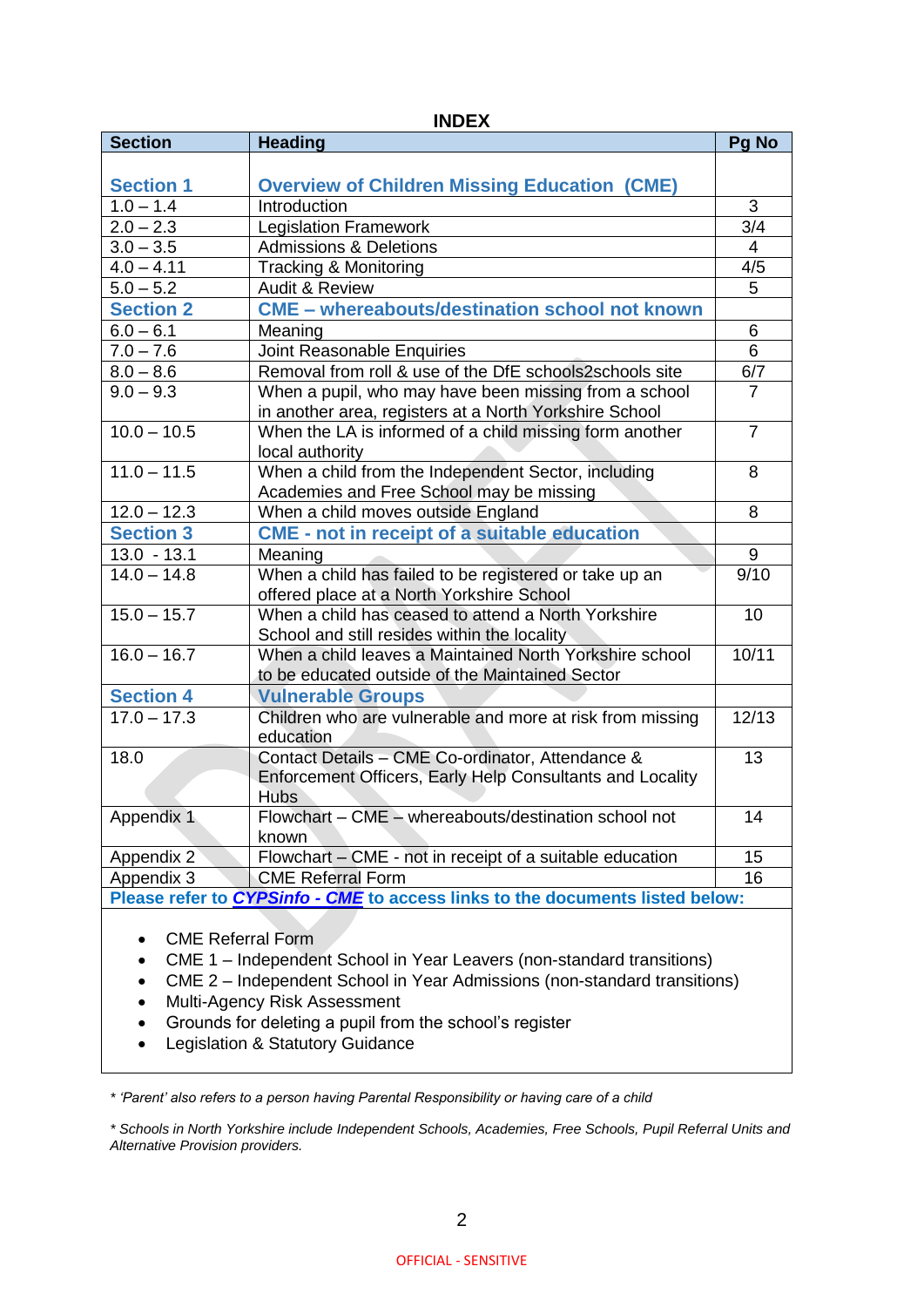# **Section 1 - Overview of Children Missing Education**

## **1.0 Introduction**

- 1.1 All children of compulsory school age, regardless of their circumstances, are entitled to an efficient, full time education suitable to their age, ability, aptitude and any Special Educational Needs they may have. This protocol addresses the requirements and responsibilities of the Local Authority from within the Children missing education – Statutory Guidance for local authorities (DfE Sept 2016).
- 1.2 To assist in determining the Authority's relevant response to CME referrals there are two separate pathways identified in NYCC's CME protocol as follows:
	- CME whereabouts or destination school not known. These are children who cease attending and whose families are likely to have left the county or have moved abroad (see Section 2, Pg 6 & Appendix 1 Pg 14)
	- CME not in receipt of a suitable education. These are children who are found to be living in the locality but are not registered at a school or have not taken up their offered place. This also includes children who are not in receipt of a suitable education otherwise (i.e. Elective Home Education). See Section 3, Pg 9 & Appendix 2 Pg 15; also *CYPSinfo – [Elective Home Education](https://cyps.northyorks.gov.uk/elective-home-education)*
- 1.3 Other duties to support the LA's work with regard to CME include arranging suitable full-time education for permanently excluded pupils from the sixth school day of exclusion. Further information can be found on *CYPSinfo - [Exclusions.](https://cyps.northyorks.gov.uk/exclusions)*
- 1.4 All of the above children can be at significant risk of underachieving or later becoming NEET (Not In Education, Employment or Training). They are also vulnerable to neglect, abuse, or exploitation from within their family or from individuals they may come across in their day- to- day lives. These threats can take a variety of different forms, which can include; sexual, physical and emotional abuse; neglect; exploitation by criminal gangs and organised crime groups, trafficking, on line abuse, sexual exploitation and the influences of extremism leading to radicalisation.

# **2.0 Legislative Framework**

- 2.1 The Education (Pupil Registration) (England) Regulations 2006 are found at: <http://www.legislation.gov.uk/uksi/2006/1751>
- 2.2 Amendments to the above legislation came into force as of September 2016. The Children missing education - [Statutory Guidance for local authorities \(DfE Sept 2016\)](https://assets.publishing.service.gov.uk/government/uploads/system/uploads/attachment_data/file/550416/Children_Missing_Education_-_statutory_guidance.pdf) sets out the key principles to enable local authorities in England to implement their legal duty under Section 436A of the Education Act 1996 to make arrangements to identify, as far as it is possible to do so, children missing education (CME) in their area.
- 2.3 The authority is committed to ensuring that:
	- The welfare of all children living in North Yorkshire is safeguarded and the duty to cooperate with other agencies in promoting and improving children's wellbeing, including protection from harm and neglect is complied with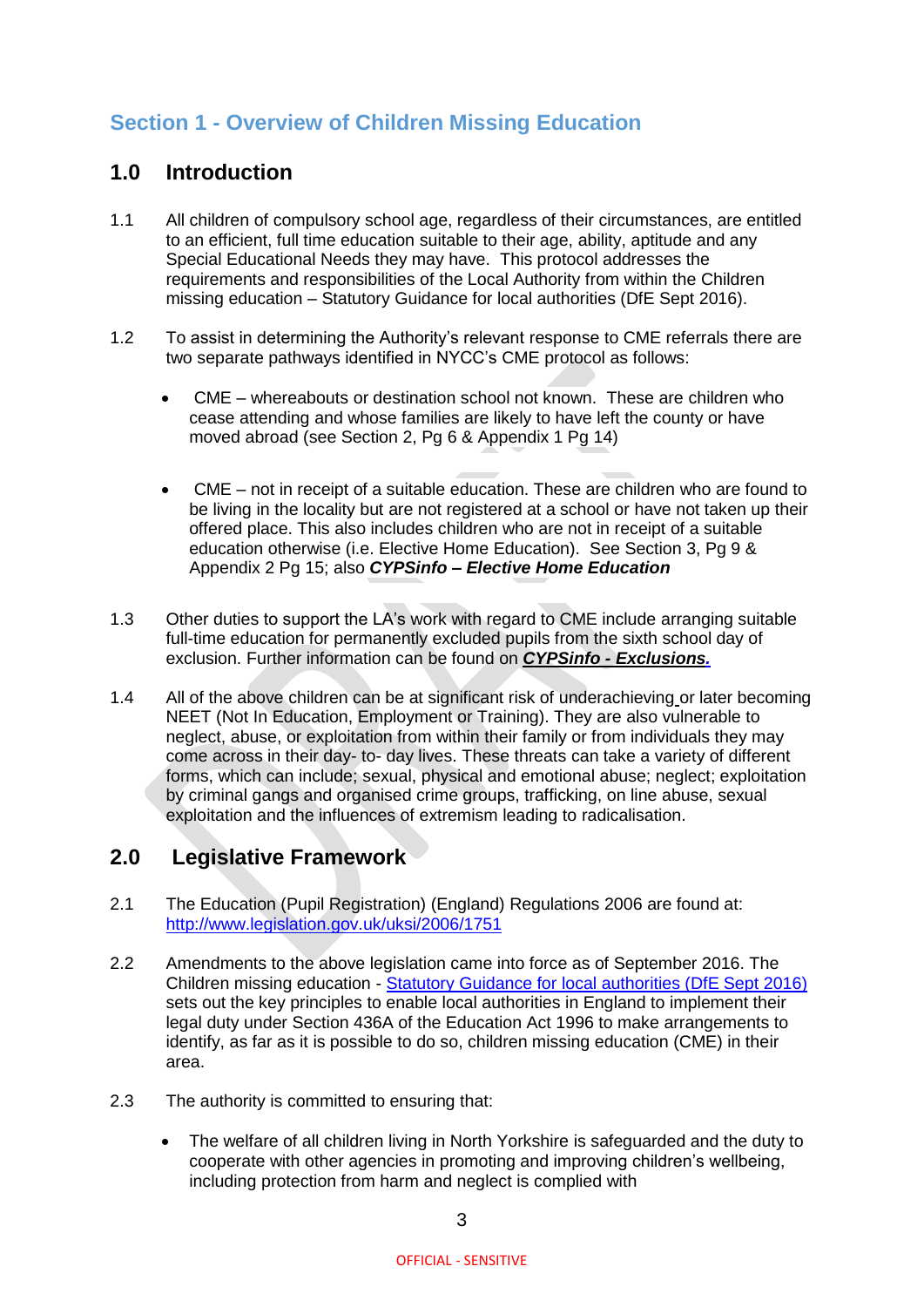- All children living in North Yorkshire are in receipt of a suitable education in accordance with their age, ability, aptitude and any special educational needs they may have
- Joint reasonable enquiries are made with all North Yorkshire Schools, designated Local Authority staff and other agencies, to identify children, wherever possible, who are missing education in order to secure a school placement and/or reengage them in their learning as soon as possible
- Support is given to other Local Authorities to locate missing children who may have moved into North Yorkshire
- Use is made of the DfE's central School2School (s2s)/Key to Success database and HMRC to identify children who may have left the area but their whereabouts are not known

## **3.0 Admissions and Deletions**

- 3.1 **ALL** NY schools must notify the local authority within **five days** of **adding** a new pupil's name to the admission register or **deleting** a pupil at a non-standard transition point under any of the fifteen grounds for deletion listed in the above regulations. This is irrespective of whether their home address is within the authority or not *(see CYPSinfo website – CME – Grounds for Deletion)*
- 3.2 Data regarding in year admissions and leavers is collected automatically from schools on a daily basis through Group call and is transferred onto the LA's database (Synergy). Daily reports are sent to the CME Co-ordinator when children without a destination school can be identified.
- 3.3 In the case of Independent Schools, including Academies and Free Schools, and any mainstream schools who are not signed up to Group call, returns regarding In-Year Leavers and Admissions are required to be sent to the CME Co-ordinator **within five days***.*
- 3.4 Prior to a deletion under regulation 8 (1), sub-paragraphs (f) (iii) and (h) (iii) of the (Pupil Registration) (England) Regulations 2006, schools, the Local Authority (and other agencies where necessary) need to act as soon as possible to make joint reasonable enquiries to establish the whereabouts of the child and establish that educational provision is in place.
- 3.5 It is our duty, wherever possible, to confirm that a child who has left a North Yorkshire school arrives at their new school safely.

# **4.0 Tracking and Monitoring**

- 4.1 North Yorkshire County Council has effective tracking and enquiry systems in place, with regard to children who may be missing education, with an appointed named person as a main contact – CME Co-ordinator.
- 4.2 The CME Co-ordinator has a dedicated secure e-mail address (CME. [Coordinator@northyorks.gov.uk\)](mailto:CME.%20Coordinator@northyorks.gov.uk) to which schools, other agencies and the public can make referrals regarding children about who they may have concerns *(see Appendix 3 - CME Referral Form).*
- 4.3 Initial enquires should be commenced by schools to establish if the child is still in the area and/or how the parent intends the child to be educated. This can include, for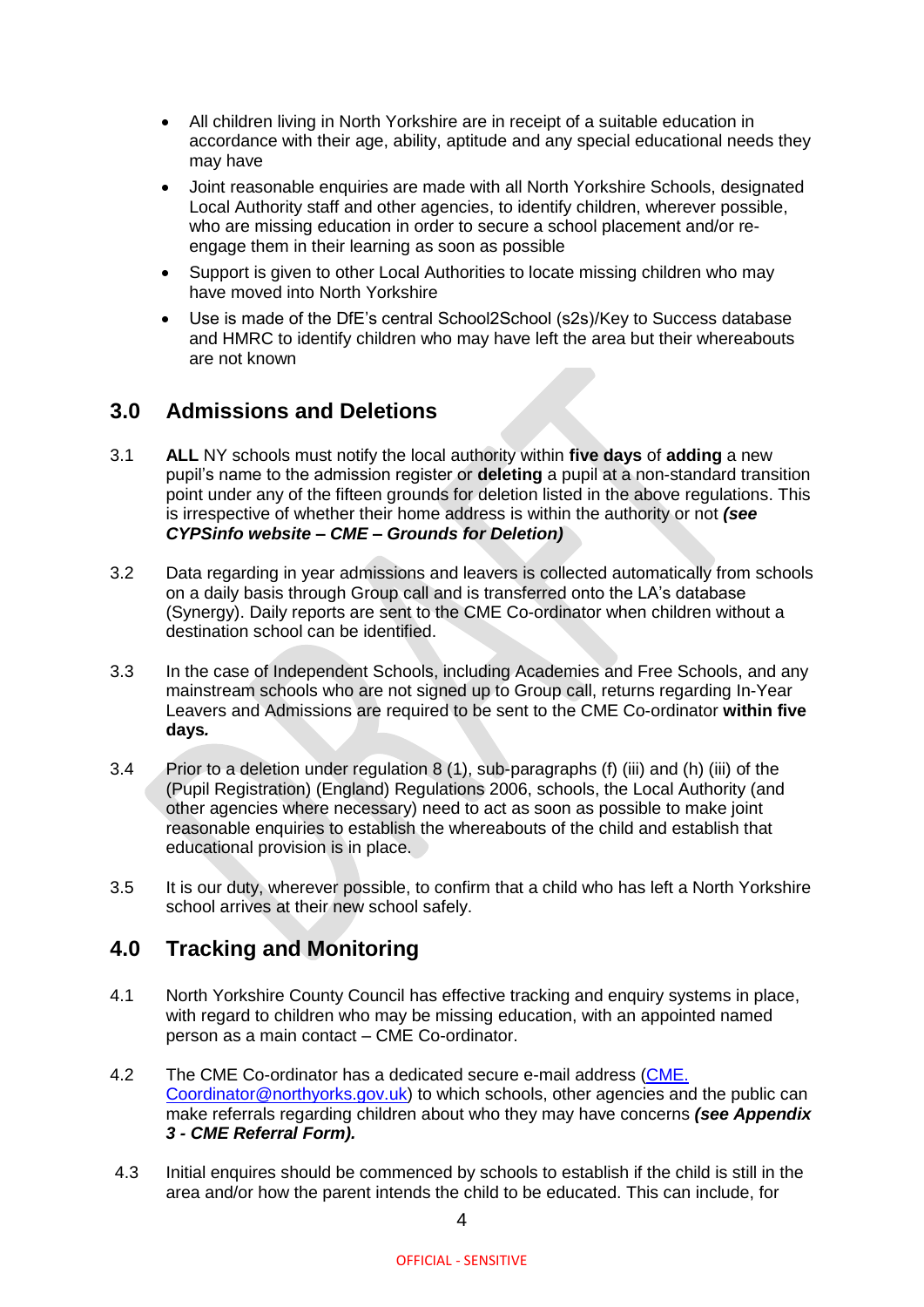example, telephoning any numbers held on record, or making a home visit to the last known address. It can also include making enquiries with pupils and parents who are friends or relatives of the child to determine the family's whereabouts.

- 4.4 Where reasonably possible, schools should hold more than one emergency contact number for each pupil. This provides additional opportunities to make contact with a responsible adult when there are safeguarding concerns regarding a child who may be 'missing'. If the parent cannot be contacted immediately and/or there are concerns that the child may be at risk of significant harm, staff should inform the school's designated lead for safeguarding.
- 4.5 Following a referral, the CME Co-ordinator will log the child as CME on Synergy. This will ensure that a clear record is maintained of children whose whereabouts or destination school is not known or who are not in receipt of a suitable education. This will serve to highlight those cases where continued tracking and monitoring is necessary.
- 4.6 The CME Co-ordinator and the school will then work in partnership, without delay, to make joint reasonable enquiries as to the whereabouts of the child and keep each other regularly informed of progress made.
- 4.7 Enquiries by the LA can include checking databases within and outside the Local Authority or liaising with other LAs and/or safeguarding partners.
- 4.8 In line with the duty under Section 10 of the Children Act 2004, there are joint working arrangements with services and agencies such as; Children and Families Services, Health, Police, Housing/Council Tax, Military Welfare, Youth Justice, Probation, HMRC/UK Visas and Immigration, Immigration Enforcement and the Border Force, Voluntary, Charity, Social Enterprise & Faith Based Organisations and Private Sectors.
- 4.9 If a family has left the area, and their whereabouts are unknown, the pathway at Appendix 1 should be followed (*see Appendix 1 - Flowchart Pg 14*). If a child is found to be residing in North Yorkshire and is deemed not to be in receipt of a suitable education, the pathway at Appendix 2 should be followed*. (see Appendix 2 - Flow Chart - Pg 15)*
- 4.10 If there have become any significant concerns at any time during the process the Police and/or NYCC Children and Families will be notified.
- 4.11 Practitioners to ensure they explore whether the child / young person is known to any other multi agency forums and information is appropriately shared via that systems referral pathway, for example sharing information within MACE 2 or through to MAST. More information can be located on the Local Children's Safeguarding Partnership on how to refer to multi agency forums.
- 4.12 Practitioners should have due regard to the relevant data protection principles which allow them to share personal information, as provided by the Data Protection Act 2018 and the General Data Protection Regulation (GDPR) to share information effectively.

#### **5.0 Audit & Review**

5.1 Regular information sharing processes will take place between the CME Coordinator, Attendance & Enforcement Officers, Locality Based Hub representatives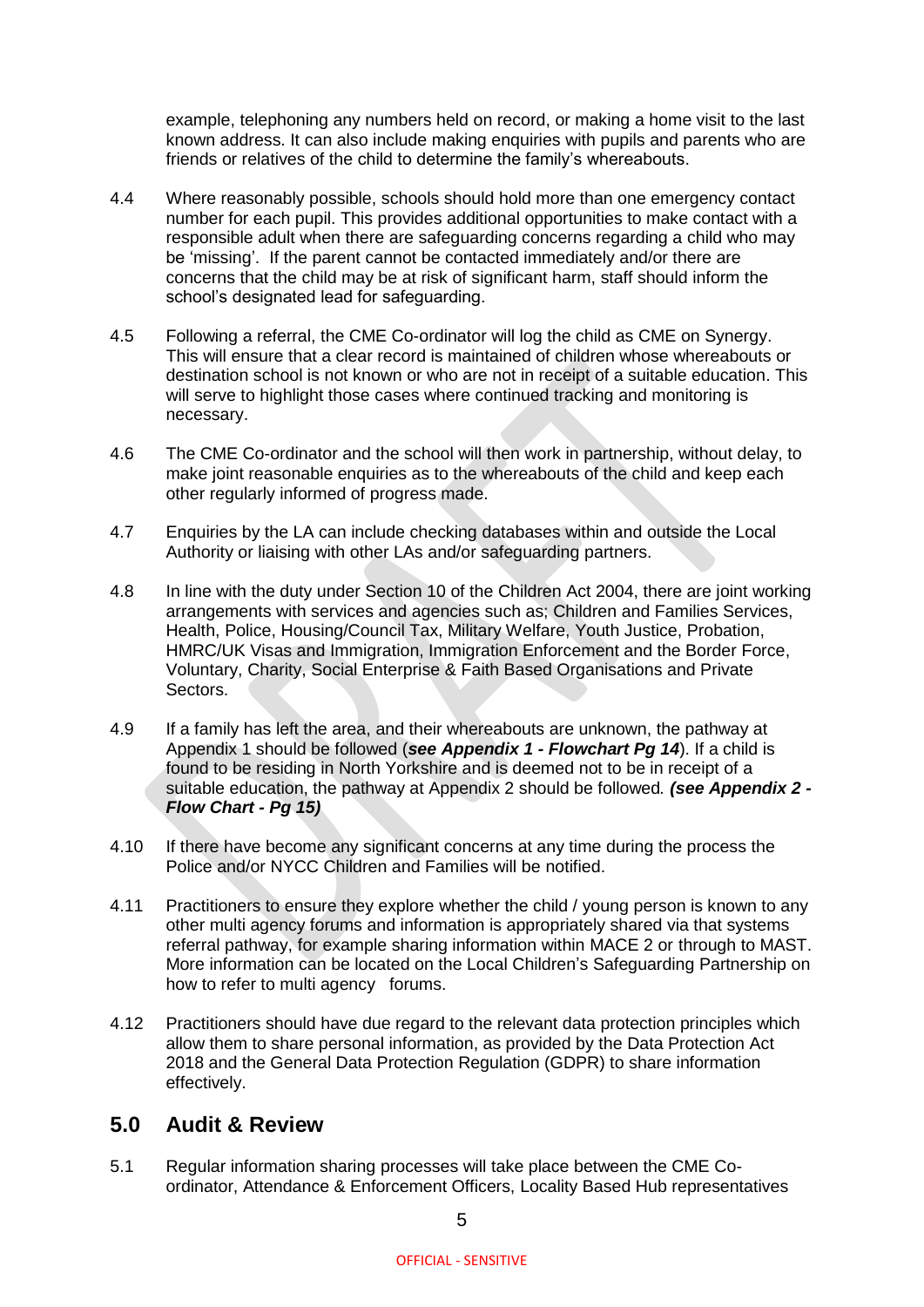and the Admissions Team to ensure that cases are dealt with in an appropriate and timely manner.

5.2 The CME Co-ordinator will maintain information held on the LA's database - Synergy for updating, reporting and review processes.

#### **Section 2 - Children Missing Education – whereabouts or destination school not known**

#### **6.0 Meaning**

6.1 Those children who have ceased attending the school where they are a registered pupil and whose whereabouts or destination school is not known following initial enquiries by the school. This can include families who may have left the area or left the country.

## **7.0 Joint Reasonable Enquiries**

- 7.1 Should a child or family be found to have left the North Yorkshire area without notice being given to the school by the parents, or without the school being advised of the destination school the child is to attend, the school should immediately commence initial enquiries to try to establish the whereabouts of the child.
- 7.2 If initial enquiries by the school are unsuccessful in locating the child, form CME *(Appendix 3 Pg 16*) should be completed and sent to the CME Co-ordinator without delay for further joint reasonable enquiries to be made and a Multi -Agency Risk Assessment to be commenced.
- 7.3 Where all reasonable enquiries have been made (*see 4.7; Pg 5***)** and the child has not been found, the LA's Attendance and Enforcement Officers will continue completion of the Multi- Agency Risk Assessment which will be stored on Synergy (*see [CYPSinfo –](https://cyps.northyorks.gov.uk/children-missing-education) CME).*
- 7.4 The CME Co-ordinator and the relevant Attendance and Enforcement Officer will make a joint decision with regard to when it is appropriate to cease active enquiries in the event of a child not being found.
- 7.5 Prior to closure of the case as 'not found' on Synergy, the completed Multi Agency Risk Assessment will be discussed by members of the LA's Inclusion Management Team (IMT) and signed off if all in agreement it is safe to do so.
- 7.6 If it is not deemed safe the case will be re-referred to the CME Co-ordinator for further action to be taken.

## **8.0 Removal from roll and use of the DfE schools2schools site**

8.1 Children whose whereabouts or destination school is not known should not normally be removed from the school roll until they have been continuously absent for at least **20 school days and both the school and the LA have made joint reasonable enquiries to try to locate them without success.** A pupil should only be removed from the school roll at an earlier date in exceptional circumstances.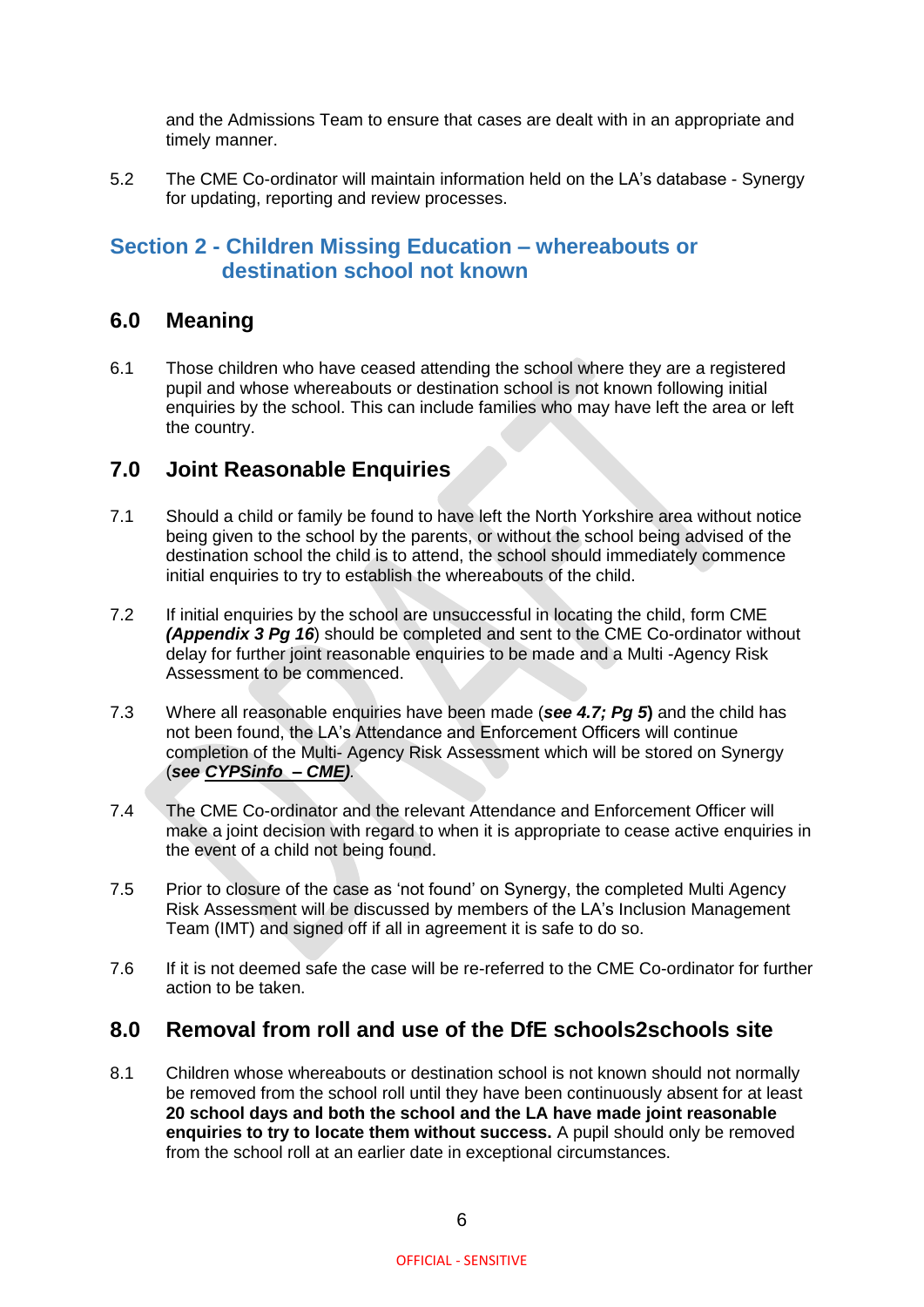- 8.2 The DfE maintains a central secure internet site for the transfer of information from School to School (s2s) from the Common Transfer File (CTF) when a child moves school. This provides a facility for secure messaging between local authorities which can be used for targeted messages about specific children who may be missing.
- 8.3 When a pupil meets the criteria for deletion from the school roll and joint reasonable enquiries between the school and the LA have failed to locate the child, the school should create a "lost pupil" Common Transfer File (CTF) with XXXXXXX as the destination. This CTF should be uploaded immediately onto the DfE s2s secure site where it will be held in the search area. Appropriate use of the secure messaging service to make enquiries of other local authorities can be made using this site.
- 8.4 All confidential Child Protection files for children who are missing from a school should be retained by the school until the child's 25<sup>th</sup> birthday in the event of a child not being found or a destination school not identified.
- 8.5 When a North Yorkshire school, has sent a missing child CTF to the s2s database and are subsequently contacted by a school at which the child has been registered. the receiving school should request the North Yorkshire school downloads the original CTF on their behalf. The North Yorkshire school should then contact the LA's CME Co-ordinator, passing on the new school details, including the DfE School Number and commencement date and a request that Synergy is updated accordingly.
- 8.6 If a child is removed from a school roll, without meeting the appropriate grounds set out in the Education (Pupil Registration) (England) Regulations 2006, then the LA will intervene, as appropriate.

## **9.0 When a pupil, who may have been a Child Missing Education in another area, registers at a North Yorkshire School**

- 9.1 If the parent of a pupil from an unknown school applies for admission to a North Yorkshire school, the North Yorkshire school should initially make reasonable attempts to identify the source school.
- 9.2 Where the source school cannot be identified the CME Co-ordinator should be contacted and a request for a search to be made of the s2s/GIARP database for a matching record using names, akas, former names, dates of birth and gender in order to locate the CTF. Once the CTF has been located the file should be downloaded and sent to the North Yorkshire school.
- 9.3 The CME Co-ordinator should contact the previous school/LA to advise that the pupil is now attending a school in North Yorkshire and request that any other documentation be forwarded.

## **10.0 When the LA is informed of a Child Missing Education from another local authority**

- 10.1 When another LA contacts North Yorkshire County Council to assist them in locating a child, all such enquiries should be forwarded to the CME Co-ordinator who will initially check Synergy and contact the Admissions Team to establish if the pupil has been admitted to a North Yorkshire school.
- 10.2 **Enquiry received from another LA & address given for child -** where an address has been given for the child and the child has not been admitted to a North Yorkshire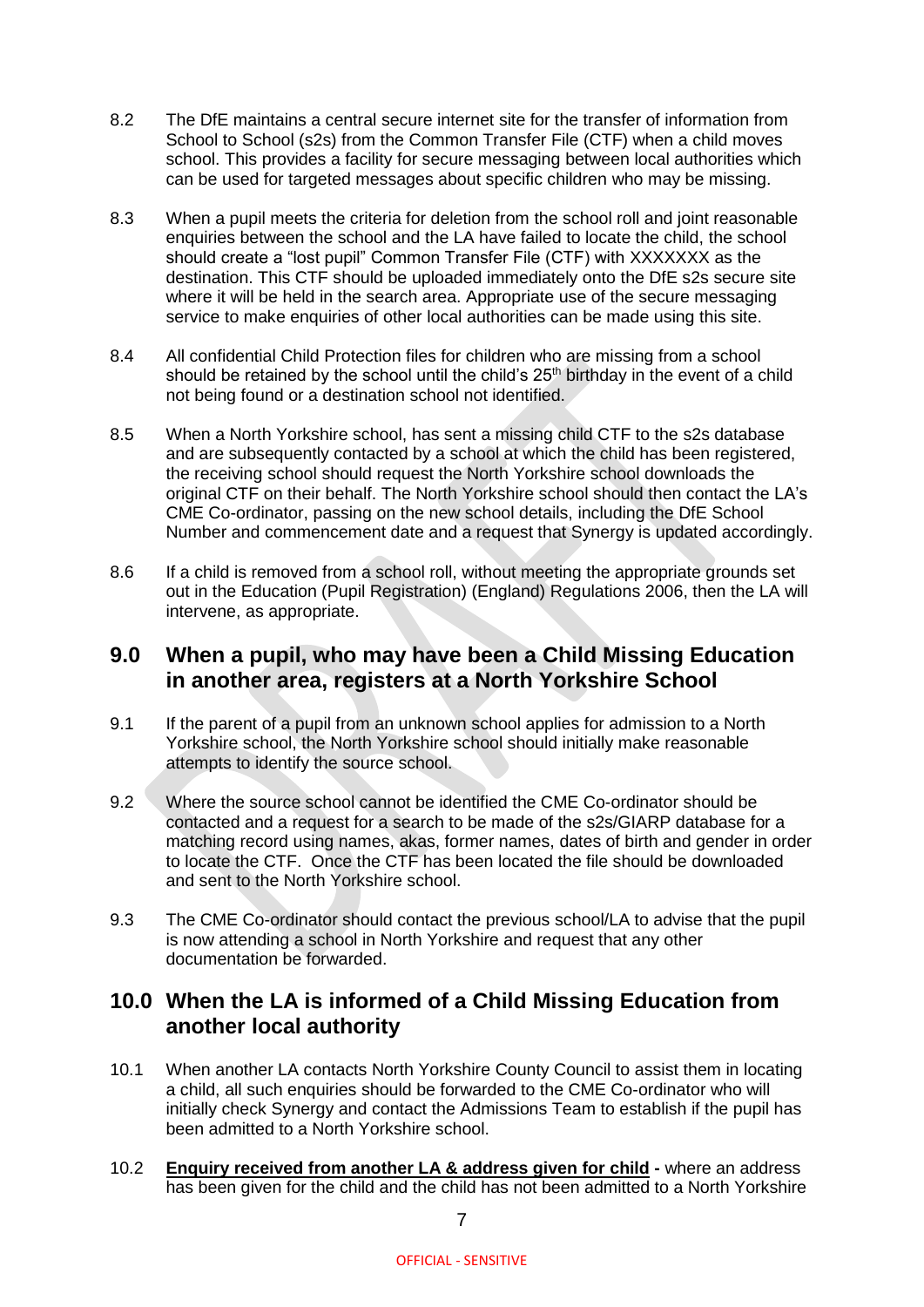school, the CME Co-ordinator may send a notification to the Children & Families Service - Early Help Team to request that reasonable enquiries be made to establish that the child has moved into the North Yorkshire area. Ongoing support to re-engage the child in their education can continue if consent is given by the child and/or family. This can include being allocated a Children & Families Worker who will complete an Early Help Assessment and agree a plan with the family. This may include a Team Around the Family (TAF) meeting being offered if help is required from other agencies or services *(see CYPSinfo – [Early Help\).](https://cyps.northyorks.gov.uk/early-help)* 

- 10.3 If the child is not located at the given address, or any other address following checks, the CME Co-ordinator will inform the enquiring LA that the child has not been located.
- 10.4 **Enquiry received from another LA and no address given -** Where an address has not been given for the child and the child has not been admitted to a North Yorkshire school, the CME Co-ordinator will contact the enquiring LA to inform them.
- 10.5 **Children from another LA who are traced** If the child is traced the enquiring LA will be informed by the CME Co-ordinator and details of the new school and start date given.

### **11.0 When a child from the Independent Sector, including Academies and Free Schools, may be a Child Missing Education**

- 11.1 If a child leaves an Independent school without a destination school being arranged, it is important that contact details for the family are left with the school and communication is maintained with the family in order to confirm a destination school when arranged.
- 11.2 If contact with parents is not successful, the CME form should be forwarded to the LA's CME Co-ordinator who will make joint reasonable enquiries with the Independent School in attempting to locate the child with due regard to any safeguarding concerns.
- 11.3 If the child is not found in the local area the CME pathway should continue to be followed with regard to a child whose whereabouts or destination school is not known. (*Appendix 1 – Flowchart, Pg 14*).
- 11.4 If the child resides in a different LA to where the school is situated, the CME Coordinator will inform the LA where the child resides and the case referred to them.
- 11.5 If the child is found to be residing in the North Yorkshire area and there are any delays in the child being registered at a new school, the CME pathway should continue to be followed for those children deemed not in receipt of a suitable education **(***Appendix 2 – Flowchart, Pg 15).*

## **12.0 When a child moves outside of the UK**

12.1 When a child is to move outside of England, before leaving the school, school staff should always attempt to obtain a forwarding address and details of the new school the child is to attend. If not possible, contact should be maintained with the family by school and/or the LA until a destination school is confirmed.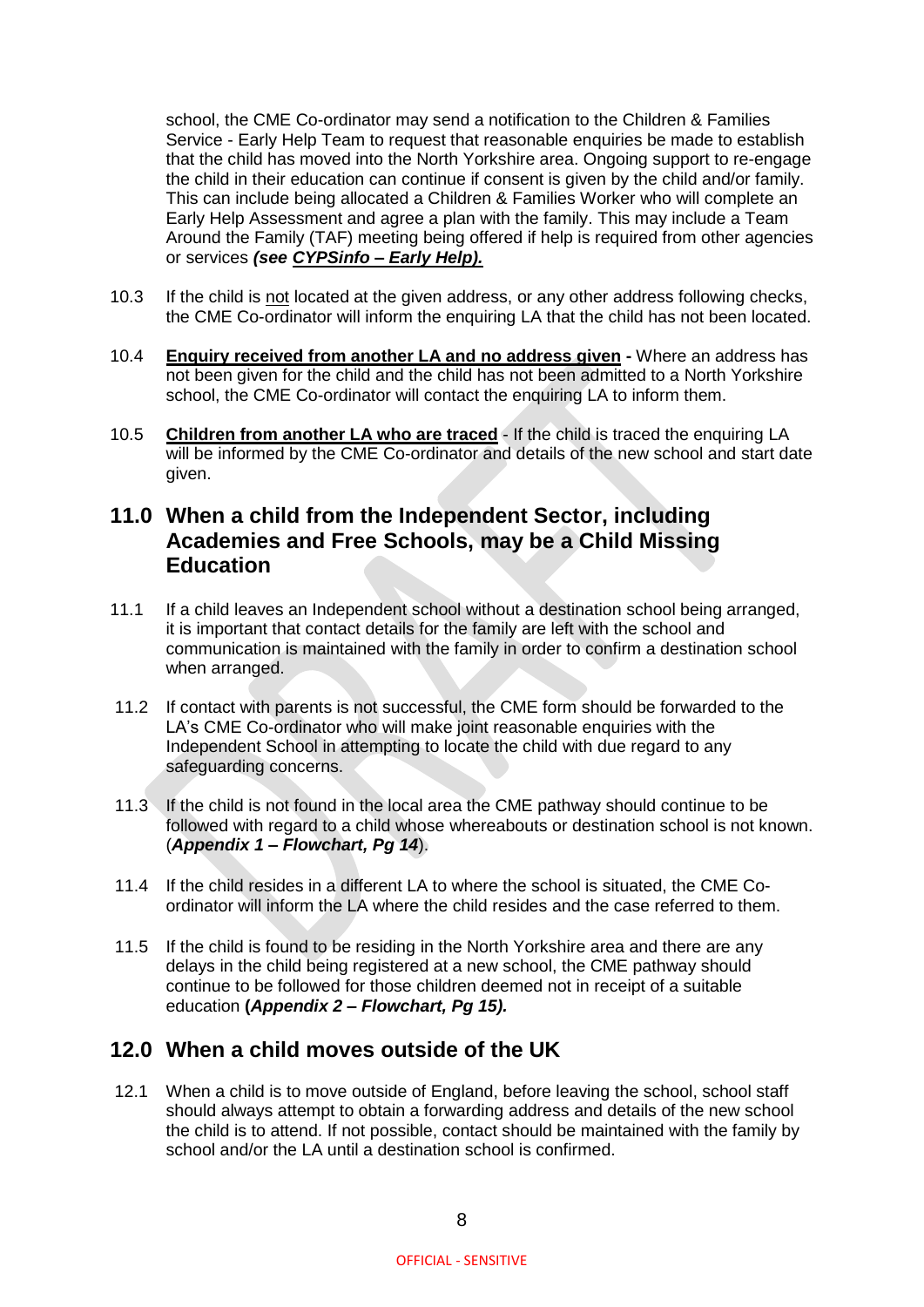- 12.2 If contact is not successful with the family, the CME Co-ordinator will liaise with HMRC/Border Force to establish if the family have left the country. If confirmed, the Multi - Agency Risk Assessment will be forwarded to CYPLT for signing prior to closure of the case. If the family are found to be still living in the area the Child 'not in receipt of a suitable' Education pathway should be followed.
- 12.3 If there are significant safeguarding concerns then the Police and/or the Children & Families Service should be notified without delay.

## **SECTION 3 – Children Missing Education - not in receipt of a suitable education**

## **13.0 Meaning**

13.1 Children not in receipt of a suitable education are those children who have been identified as living in the locality but have not been registered at a school or have not taken up a school place they have been offered. They are also those children who have ceased attending the school or alternative provision where they are a registered pupil or who are not being suitably educated otherwise (e.g Elective Home Education).

## **14.0 When a child has failed to be registered or taken up an offered place at a North Yorkshire School**

- 14.1 If a child of compulsory school age is found to be residing in the area without a school place having been arranged, the parent is required to inform the Local Authoity how they intend their child to be educated.
- 14.2 If a school place is required, an application to the Admissions Team should be submitted, by the parent, stating which schools they would like their child to attend in order of preference. The Admissions Team will then proceed to assist in securing a place at a suitable school for the child. This may not always be the parent's first preference.
- 14.3 An 'Offer Letter' is sent to the parent by the Admissions Team on the National Offer Day for bulk admissions or following receipt of a Mid- Year Application Form for a non-standard transition. This letter confirms which school has been allocated based on the preferences submitted by the parent. A parent can preference up to five schools on both the North Yorkshire Common Application Form (CAF) and the Mid-Year Application Form. The allocation letter also outlines the statutory right of appeal if the child has been turned down for a place at a higher preferenced school.
- 14.4 If a child fails to take up an offered place at a standard or non-standard transition point, the school are required to make contact with the family to ascertain the reason why and notify the Admissions Team **within 5 working days.**
- 14.5 If the parent indicates that they wish their child to attend a higher preference school that they have been turned down for, the Admissions Team will advise the parent on how to commence an appeal.
- 14.6 If the Admissions Team receives no contact from the parent, within a timely manner, the CME Co-ordinator will be informed. The CME Co-ordinator may consider a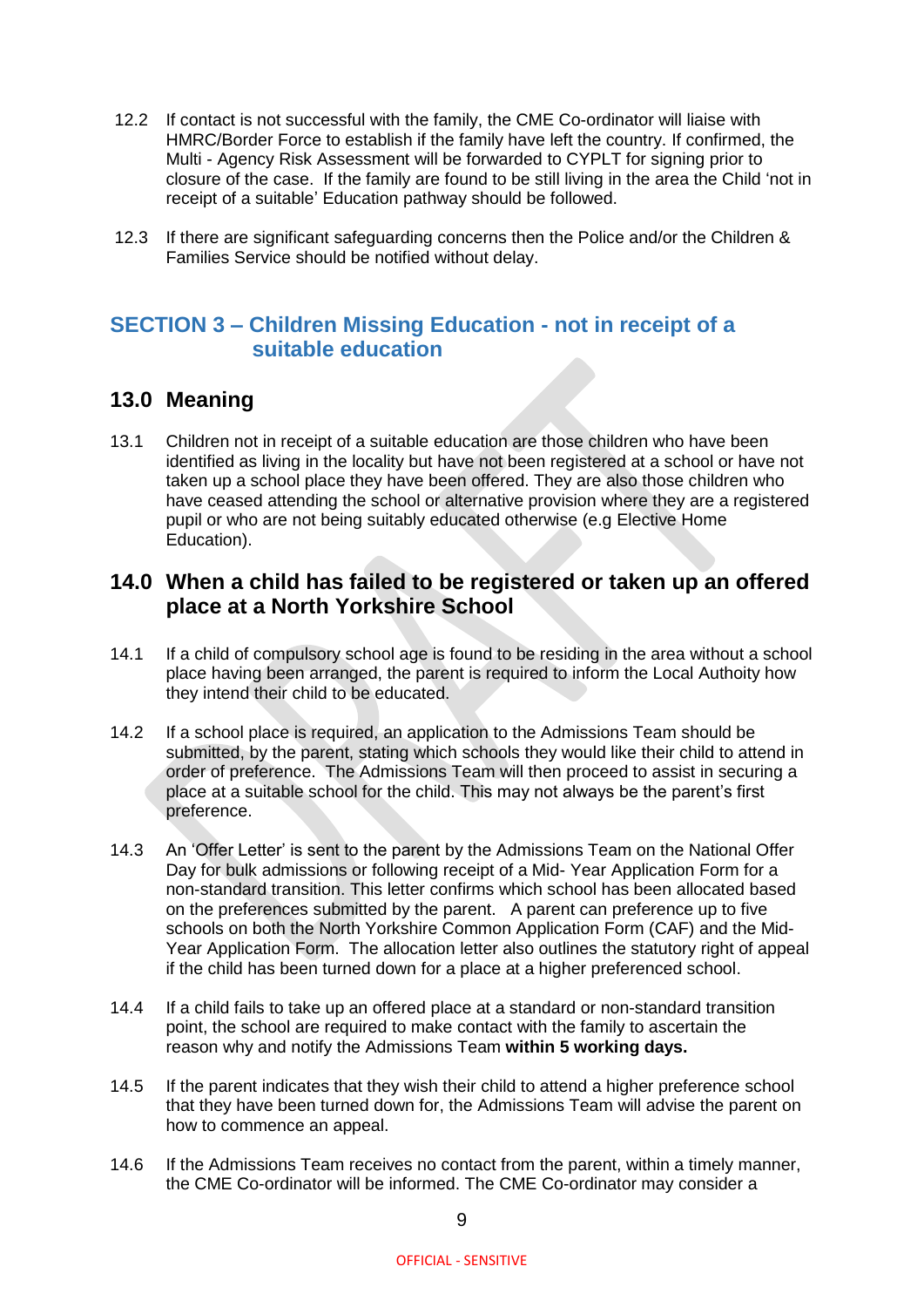referral to the Children & Families Service for them to ascertain from the family how they intend their child to be educated. Further support can also be offered to assist in the child being registered at a school and re-engaging them with their education if consent is given.

- 14.7 Dependant on level of need, support can also be obtained from the Inclusion Service including the Locality SEND Hubs with regard to securing an appropriate educational provision as soon as possible.
- 14.8 When there are ongoing concerns regarding a child failing to be registered at a school, and the parent has **not** indicated that they wish the child to be educated otherwise, the relevant Attendance and Enforcement Officer will be notified to consider commencing the procedure toward a School Attendance Order (SAO). If the SAO has failed to secure registration of the child at a school, or alternative provision established, an Education Supervision Order may be pursued.

## **15.0 When a child has ceased to attend a North Yorkshire School and still resides within the locality.**

- 15.1 When a child has ceased to attend a school that they are a registered pupil, the school should commence their own enquires to establish the reasons for absence, the Flowchart at Appendix 2 is available as guidance. *(see Appendix 2 - Pg15)*
- 15.2 Schools are advised to offer support through a number of approaches such as supportive letters, meetings, NYCC Ladder of Intervention, an Early Help Assessment or referral to the Children & Families Service. All interventions should be logged by the school.
- 15.3 The Children & Families Early Help Team may become involved if contact with the family is required. With the consent of the family, ongoing support can be offered to help the child to re-engage with their education. The child's name will be added to the appropriate database (LCS/EHM) and liaison maintained with the CME Co-ordinator.
- 15.4 The Police can be contacted to carry out a safe and well check if the child is known to be in the area but has not been seen and there are safeguarding concerns.
- 15.5 The CME Co-ordinator will track the progress of the case, and will only remove the child as CME on Synergy when the child is confirmed as attending a North Yorkshire school or, it is confirmed that the child is receiving a suitable education other than at school.
- 15.6 In the event that a child continues not to regularly attend the school where they are a registered pupil, and all supportive measures have been explored, the school may wish to commence the School/LA Formal Attendance Procedure (Fast track). Should there be no improvement achieved, the parent can be referred to the LA's Attendance & Enforcement Officers for consideration of legal action.
- 15.7 Consequences for those parents who fail, or knowingly fail, to ensure their child attends school regularly could result in a Prosecution under s444 (1) or s444(1A) of the Education Act 1996, a Penalty Notice being issued or an Education Supervision Order applied for when there are wider welfare issues as well as attendance.

#### *NB: If the case has already been referred to the Attendance & Enforcement Officers for statutory intervention, there is no requirement to submit a CME Referral Form.*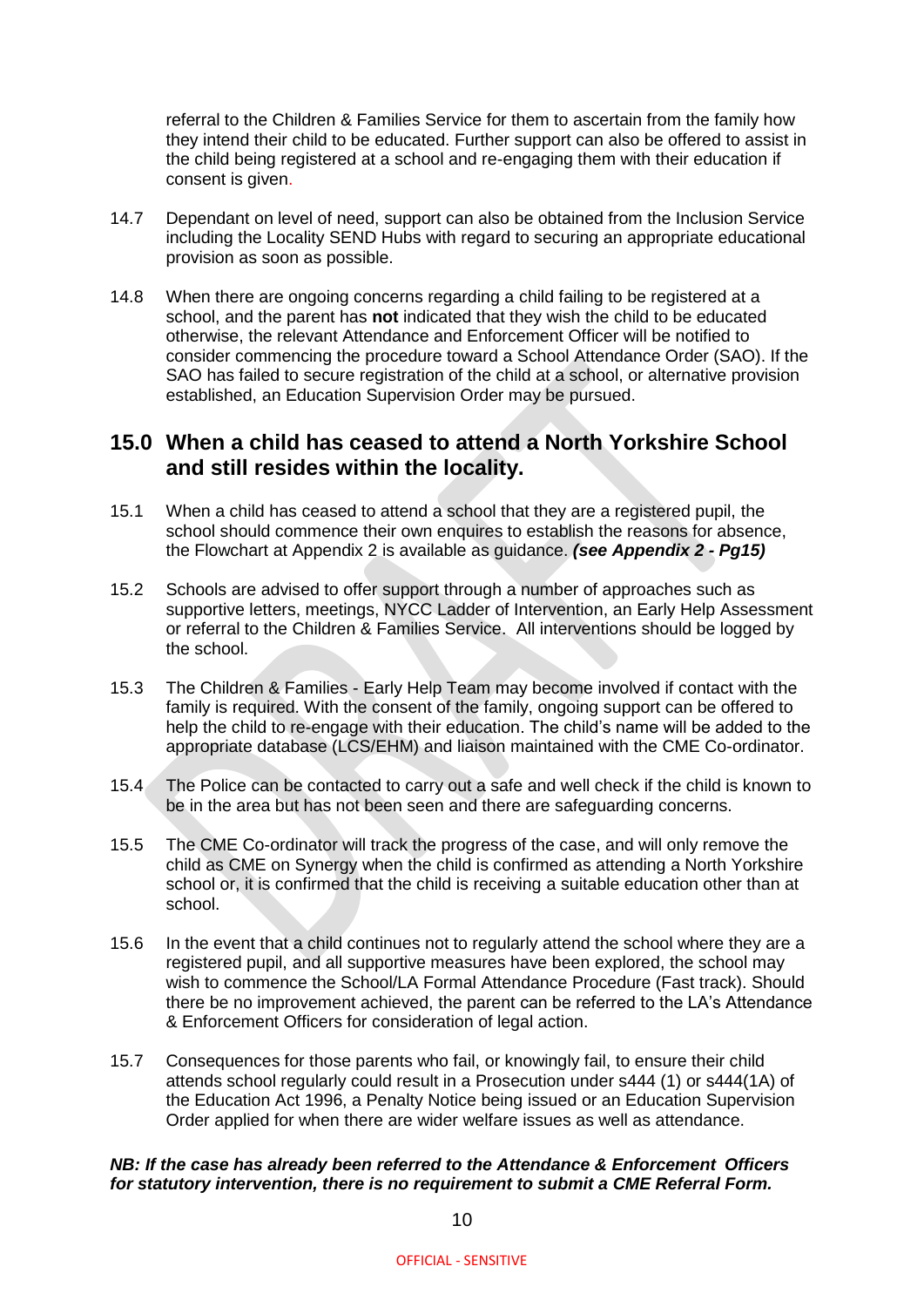## **16.0 When a child leaves a North Yorkshire school to be educated outside the Maintained Sector**

16.1 If a parent informs a North Yorkshire school, verbally or in writing, that they are removing their child in order to Electively Home Educate (EHE), or attend an Independent School, the school should inform the LA prior to removing the child from the school roll.

#### *Elective Home Education*

- 16.2 In the case of a parent wishing to Electively Home Educate their child, schools should follow the LA's EHE Pathway**. (**See *[Elective Home Education | CYPSinfo](https://cyps.northyorks.gov.uk/elective-home-education)  [\(northyorks.gov.uk\)](https://cyps.northyorks.gov.uk/elective-home-education)*
- 16.3 The CTF should be sent to the DfE s2s Database using MMMMMMM as a destination in order that it goes onto the database of pupils who have moved outside of the maintained system.
- 16.4 A home educated child should be in receipt of a suitable education in accordance with their age, ability, aptitude and any special educational needs they may have. If a child has an EHCP, which names a school, but the parent has chosen to home educate the child, the Local Authority must be satisfied that the education is suitable and review the plan annually.
- 16.5 If it comes to the attention of the Authority that a child may not be receiving a suitable education, in the first instance, the LA's EHE Advisor should be notified.
- 16.6 The EHE Advisor will follow the EHE Pathway. If the Advisor assesses the provision as continuing to be unsuitable following offers of support, the LA's Attendance and Enforcement Officers should be notified to consider commencing the procedure toward a School Attendance Order (SAO) by:
	- Serving the first Notice on parents requiring them to satisfy the Local Authority that the child is receiving a suitable education
	- Serving the Notice of Imminent Order on parents who continue to fail to satisfy the Local Authority that their child is receiving a suitable education and the Authority deems it appropriate that the child should attend school. Suitable schools are identified in the Notice
	- Issuing an SAO on parents, naming the school the child is required to be registered at and subsequently prosecuting parents who do not comply with the requirements laid down in the Order or pursue an ESO

#### *(See CYPSinfo – [School Attendance](https://cyps.northyorks.gov.uk/school-attendance) or [Elective Home Education | CYPSinfo](https://cyps.northyorks.gov.uk/elective-home-education)  [\(northyorks.gov.uk\)](https://cyps.northyorks.gov.uk/elective-home-education)* for further information**)**

#### *Independent Schools*

16.6 When a child is to attend an Independent School, the school should seek the name and commencement date of the Independent School from parents prior to leaving.

With a new school place arranged - the school should contact the Independent School to confirm the commencement date and arrival of the child.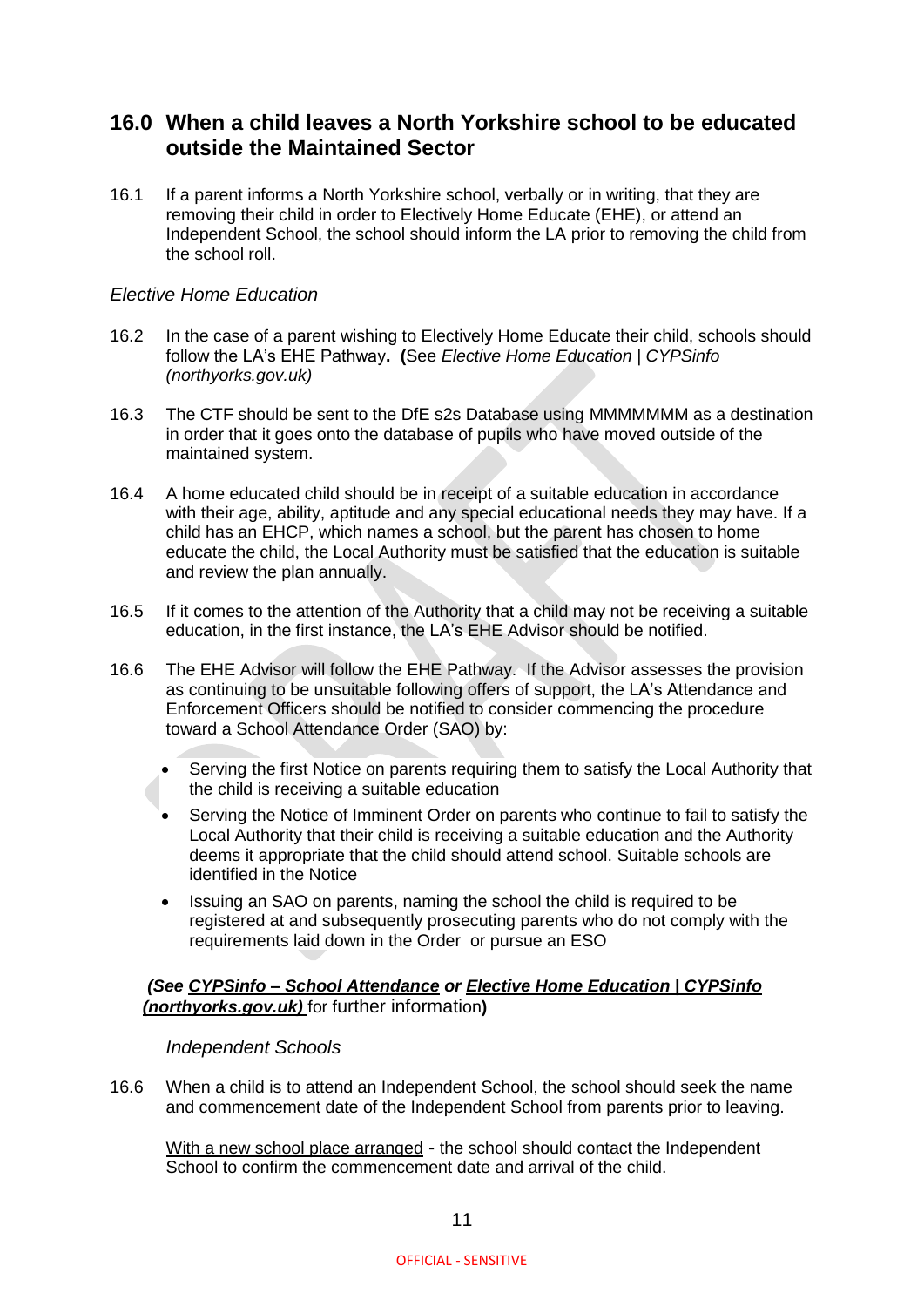Without a new school place arranged – Contact with the family should be maintained until the name of the Independent School is known and arrival is confirmed.

16.7 If, within 2 weeks, no confirmation of commencement is received, the CME Pathway should be followed where the whereabouts/destination school is not known **(***see Section 2 - Flowchart Pg 14***)**

# **SECTION 4 - Vulnerable groups**

#### **17. Children who are vulnerable and more at risk of missing education**

17.1 Those children who are as follows:

- are assessed as being in need under section 17 of the Children Act 1989, including children and young people who have a child in need plan, a child protection plan or who are a looked-after child
- have an education, health and care (EHC) plan
- have been identified as otherwise vulnerable by educational providers or local authorities (including children's social care services), and who could therefore benefit from continued full-time attendance. This might include:
- children and young people on the edge of receiving support from children's social care services or in the process of being referred to children's services or who have previously received support from children's social care services (as identified by local authorities
- adopted children or children on a special guardianship order
- those at risk of becoming NEET ('not in employment, education or training')
- those living in temporary accommodation
- those who are young carers
- those who may have difficulty engaging with remote education at home (for example due to a lack of devices or quiet space to study)
- care leavers
- children and young people in a family circumstance presenting challenges for them, such as drug and alcohol misuse, parental offending, adult mental health issues and domestic abuse
- others at the provider and local authority's discretion including pupils and students who need to attend to receive support or manage risks to their mental health
- children of Gypsy, Roma and Traveller (GRT) families
- children of Service Personnel
- children missing from home or care
- children and young people supervised by the Youth Justice system
- children who cease to attend a school
- 17.2 The Prevent duty all schools and colleges are subject to a duty under Section 26 of the Counter-Terrorism and Security Act 2015 to have 'due regard to the need to prevent people from being drawn into terrorism.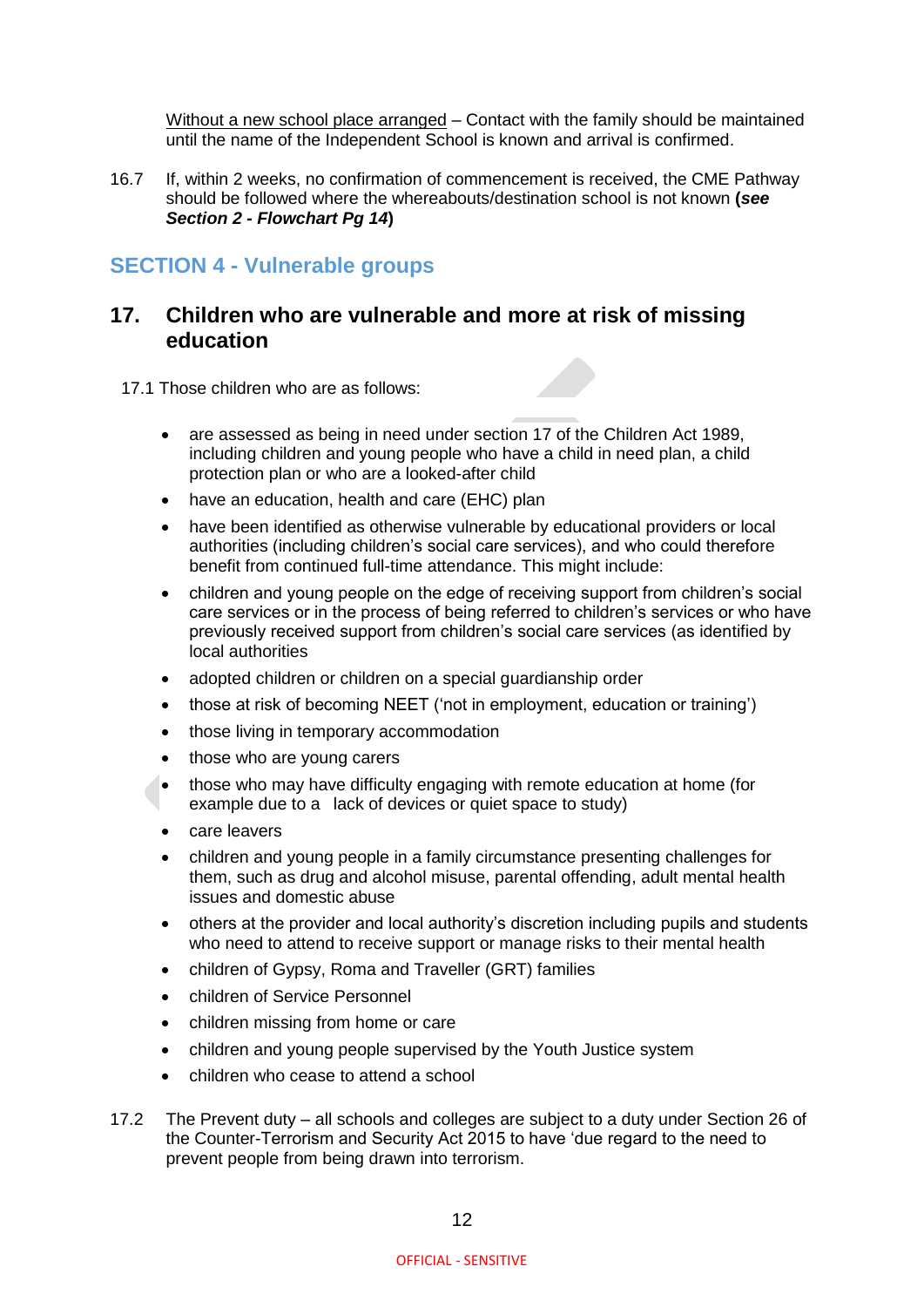17.3 The designated safeguarding lead (or their deputy) should be informed and will immediately contact the Children and Families Service and/or the Police if there is a risk of serious harm. The CME Co-ordinator will check that a referral has been made and, if not, will alert the relevant agency.

### **18.0 Contact Details:**

#### **Any concerns regarding children missing education should be referred to:**

**Julie Hodges:** CME Co-ordinator; Tel: 01609 532477 Email: [CME.Coordinator@northyorks.gov.uk](mailto:CME.Coordinator@northyorks.gov.uk)

#### **For advice:**

**Julie Parrish:** Attendance and Enforcement Officer; Tel: 01609 798013 E-mail: [Julie.Parrish@northyorks.gov.uk](mailto:Julie.Parrish@northyorks.gov.uk)

**Kate Flinton:** Attendance and Enforcement Officer; Tel: 01609 797232 E-mail: [Kate.Flinton@northyorks.gov.uk](mailto:Kate.Flinton@northyorks.gov.uk) (East Coast and Ryedale)

#### **or**

#### **Early Help Consultants;**

East Team (Scarborough, Filey, Whitby & Ryedale) 01609 534852 West Team (Harrogate, Knaresborough, Ripon & Craven) 01609 534842 Central Team (Selby, Hambleton & Richmondshire) 01609 534829

#### **Locality Hubs**:

North Yorkshire House, Scarborough– (Scarborough, Filey, Whitby & Ryedale Hub) Starbeck, Harrogate – (Harrogate, Craven, Knaresborough & Ripon Hub) White Rose House, Northallerton – (Hambleton & Richmondshire Hub) Sandpiper House, Selby – (Selby Hub)

#### **EHE Advisors:**

Telephone: 01609 533080 Email: [electivehomeeducation@northyorks.gov.uk](mailto:electivehomeeducation@northyorks.gov.uk)

**For further information, see the CYPSinfo or NYCC website.**

*Please note that any meetings referred to in this document will be held by on-line communication wherever possible and home visits or face to face meetings will be held following all Covid-19 Secure guidance.*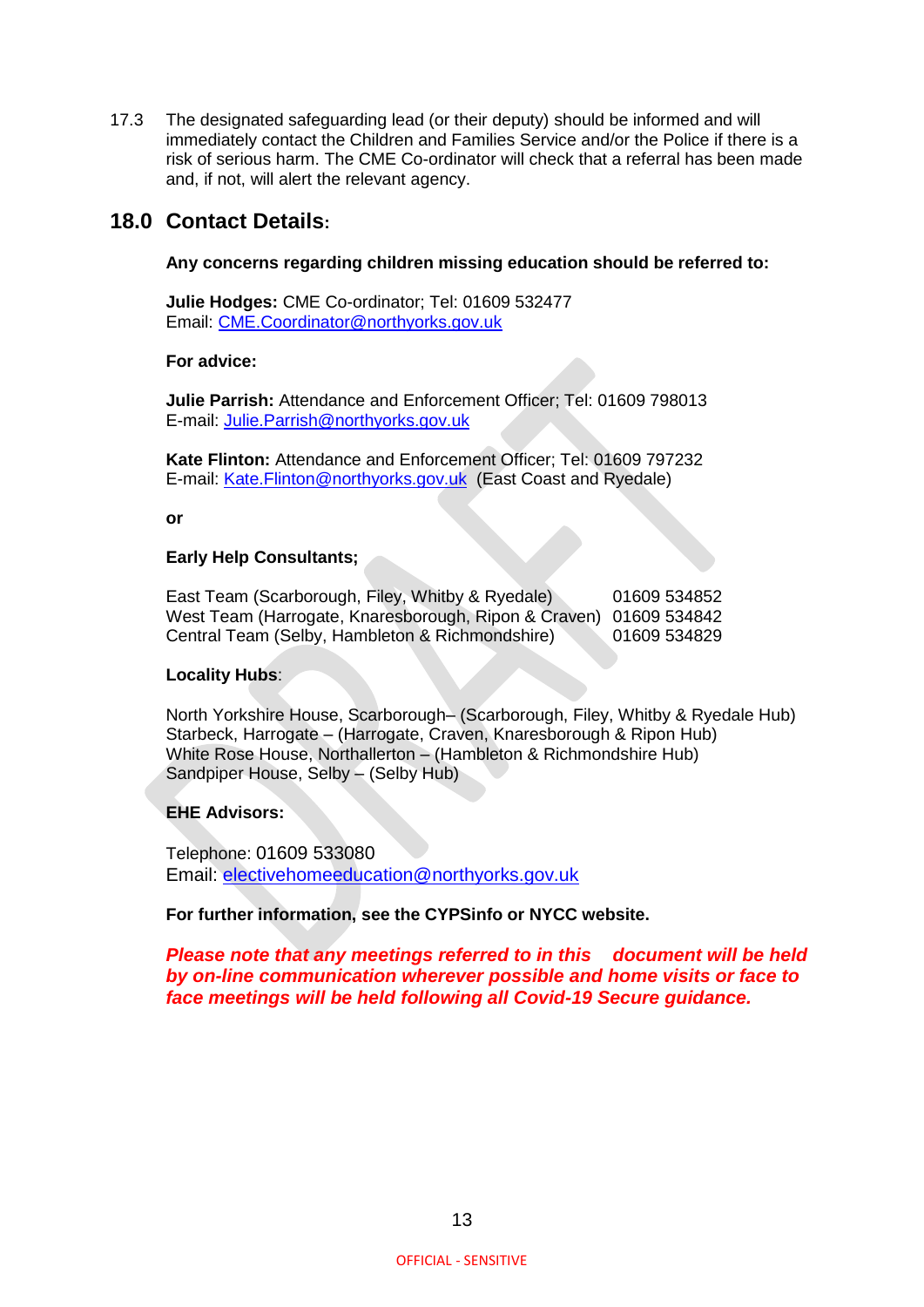# **Children Missing Education – whereabouts and/or destination school not known**

The following procedure should be followed in instances when a child has ceased attending and their whereabouts or destination school is not known.

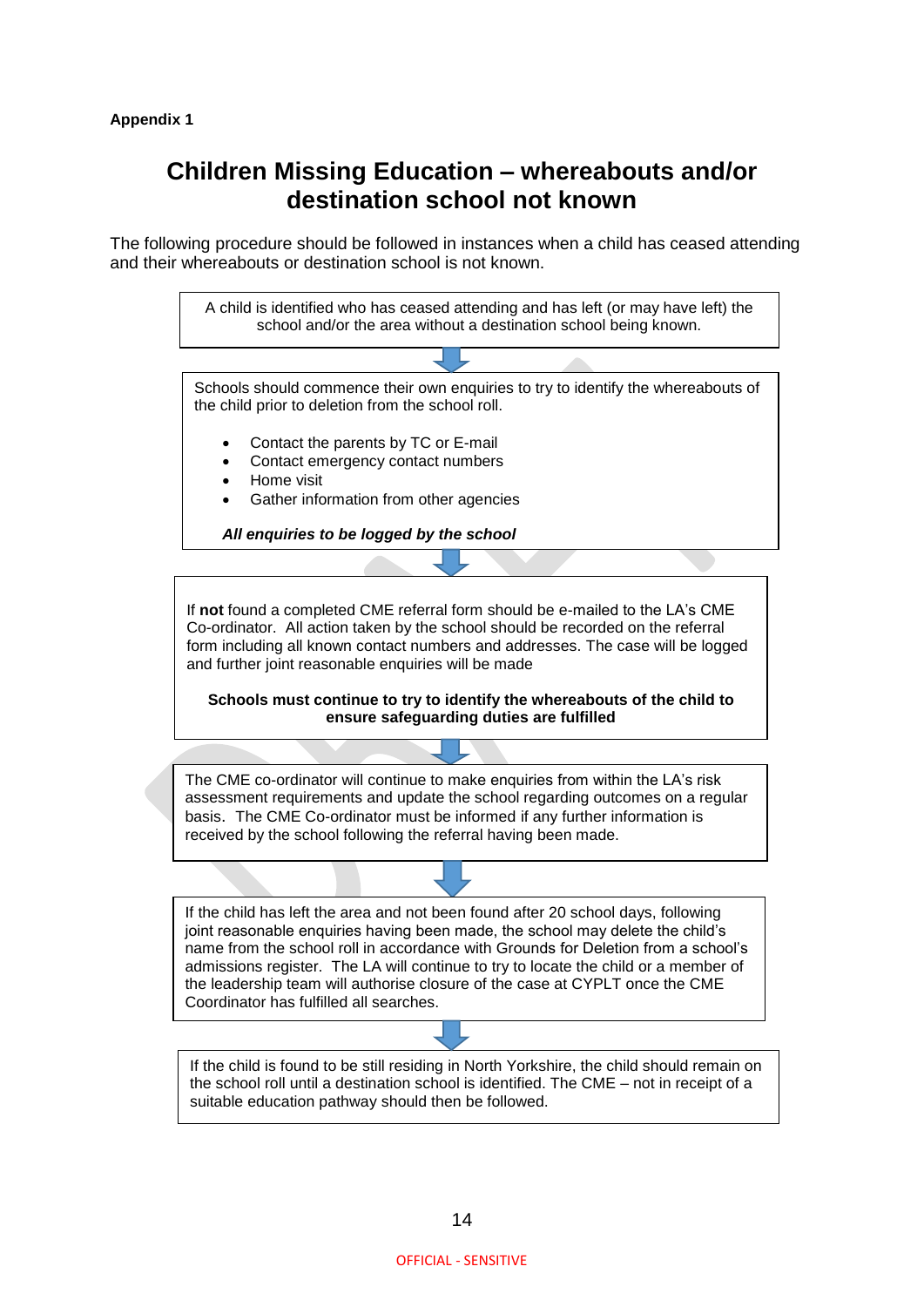

**Appendix 2**

# **Children Missing Education - not in receipt of a suitable education**

The following procedure should be followed when a child is not in receipt of a suitable education. This includes children who are of compulsory school age who continue to live in the locality and, although on a school roll, are not accessing their educational setting or are not being suitably educated otherwise (e.g EHE). This may also apply to children who are not registered at a school or have been offered a place at a school but not yet taken the place up.



Children and Young People's Service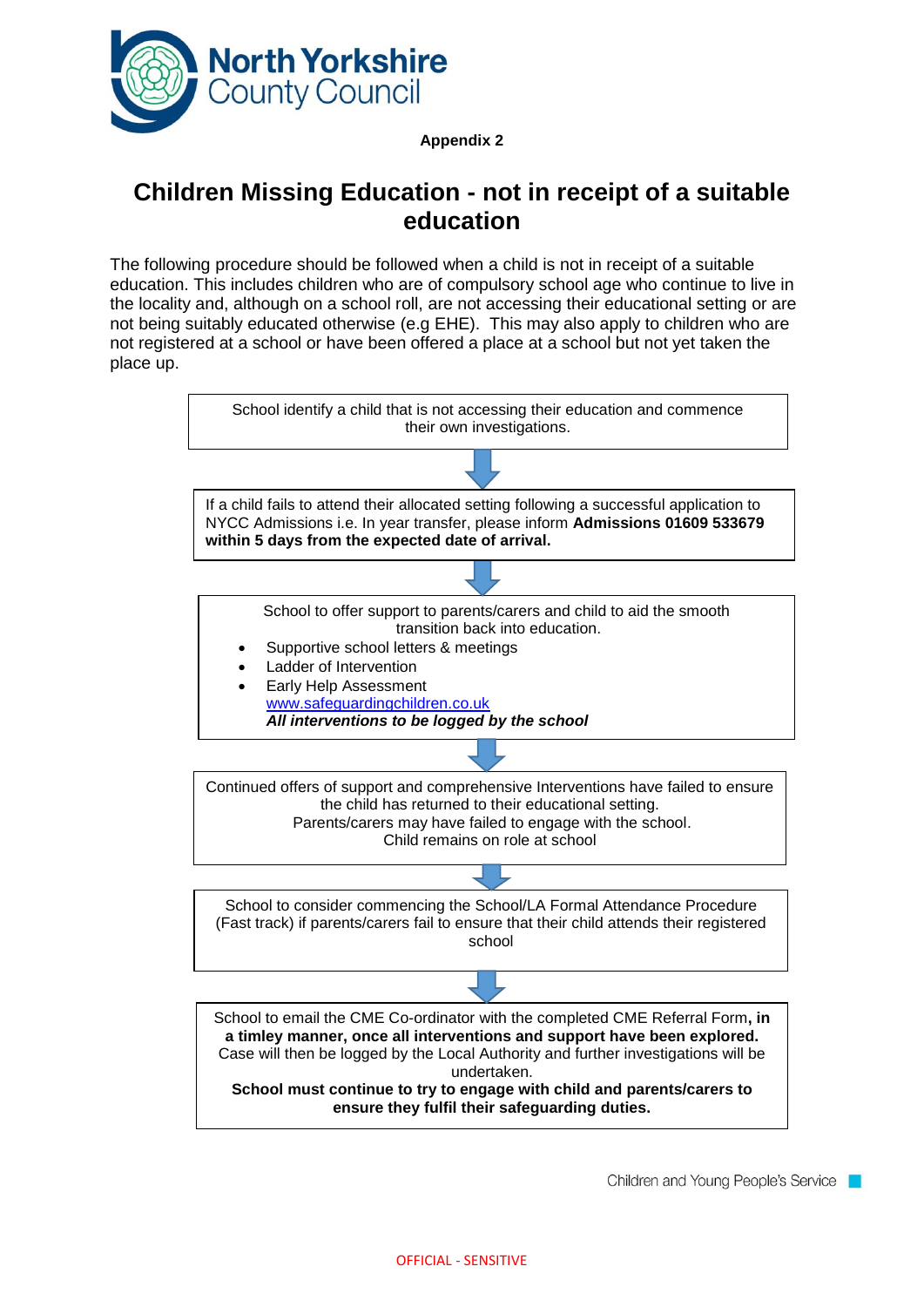

**Appendix 3**

#### **CME Referral Form**

| Please tick the box with the most appropriate reason for this referral : -                                                                                                                                                          |  |  |  |  |
|-------------------------------------------------------------------------------------------------------------------------------------------------------------------------------------------------------------------------------------|--|--|--|--|
| Child not in receipt of a suitable education                                                                                                                                                                                        |  |  |  |  |
| Child whose whereabouts/destination school is not known                                                                                                                                                                             |  |  |  |  |
| To be used immediately where there has been 10 days consecutive unauthorised<br>absence/no response from parent/carer to enquiries made/a destination school is not<br>known and/or there are welfare concerns regarding the child. |  |  |  |  |
| <b>Name of School:</b>                                                                                                                                                                                                              |  |  |  |  |
| <b>Telephone Number including Ext</b><br>Number:                                                                                                                                                                                    |  |  |  |  |
| <b>Name of Referrer &amp; Position:</b>                                                                                                                                                                                             |  |  |  |  |
| <b>Date of Referral:</b>                                                                                                                                                                                                            |  |  |  |  |
| <b>Name of Pupil:</b>                                                                                                                                                                                                               |  |  |  |  |
| Date of Birth:                                                                                                                                                                                                                      |  |  |  |  |
| <b>UPN No. (if Known):</b>                                                                                                                                                                                                          |  |  |  |  |
| Gender:                                                                                                                                                                                                                             |  |  |  |  |
| <b>Ethnicity:</b>                                                                                                                                                                                                                   |  |  |  |  |
| Date last attended school:                                                                                                                                                                                                          |  |  |  |  |
| Full name of parent(s) /carer(s):                                                                                                                                                                                                   |  |  |  |  |
| Last known home address:                                                                                                                                                                                                            |  |  |  |  |
| All known contact numbers:                                                                                                                                                                                                          |  |  |  |  |
| New Address from when (if known):                                                                                                                                                                                                   |  |  |  |  |
| Sibling details and school:                                                                                                                                                                                                         |  |  |  |  |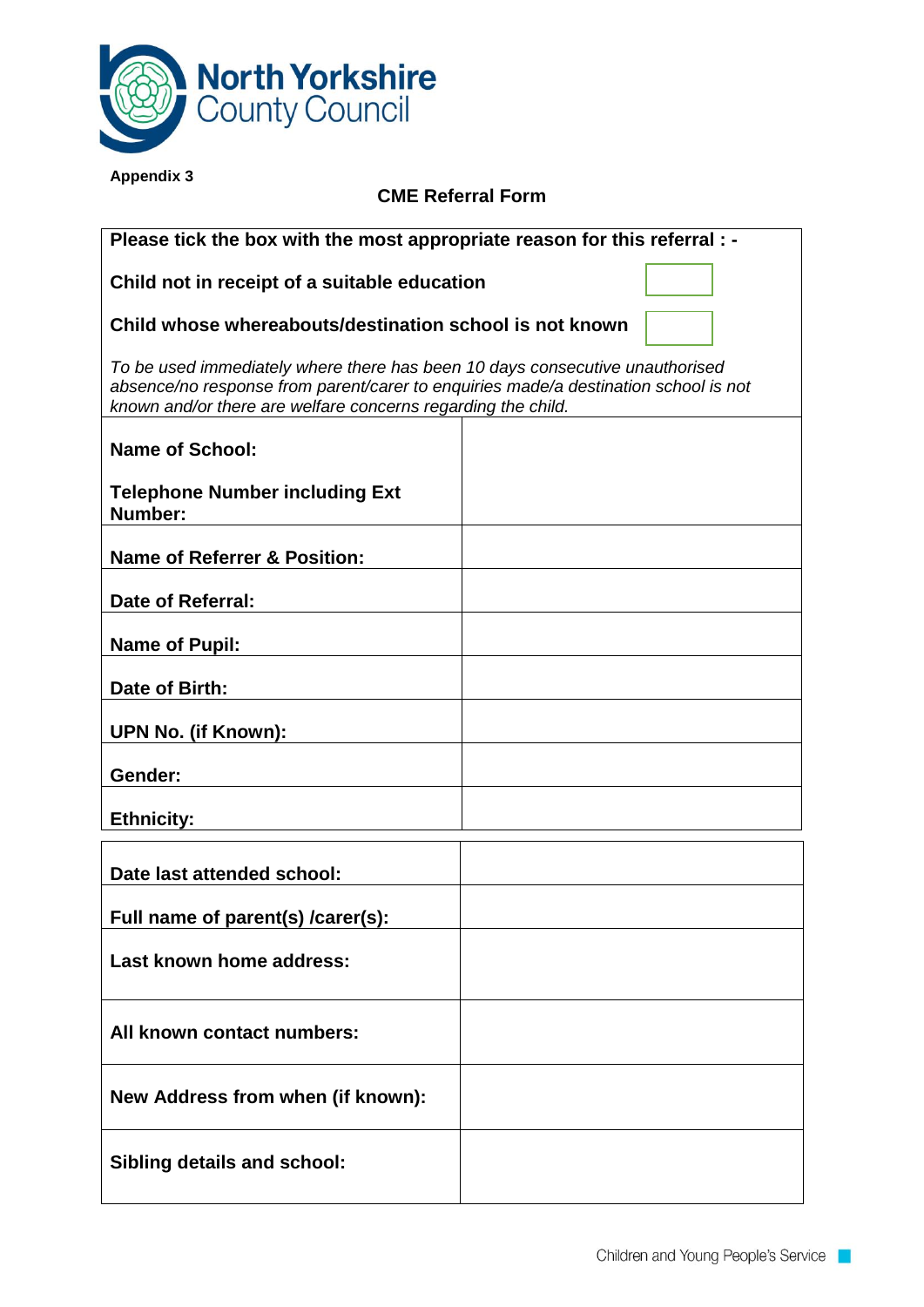#### **Intervention Checklist:**

| <b>Actions taken:</b>                                                                                                                                               |     | Dates:                   | <b>Person Responsible:</b>    |  |
|---------------------------------------------------------------------------------------------------------------------------------------------------------------------|-----|--------------------------|-------------------------------|--|
| <b>First Day Contact details</b><br>$\bullet$                                                                                                                       |     |                          |                               |  |
| Telephone calls to all<br>$\bullet$<br>contact details held                                                                                                         |     |                          |                               |  |
| Letter/s to parent/carers last<br>known address                                                                                                                     |     |                          |                               |  |
| Contact with other schools<br>with siblings                                                                                                                         |     |                          |                               |  |
| Enquiries made with friends<br>$\bullet$<br>of the pupil in the school<br>and their family                                                                          |     |                          |                               |  |
| Agencies/professionals<br>working with the family<br>(include dates of any<br>referrals)                                                                            |     |                          |                               |  |
| Ladder of Intervention                                                                                                                                              |     |                          |                               |  |
| Please list all interventions that have<br>been implemented to support and<br>re-engage the young person back<br>into education.<br><b>Formal School Attendance</b> |     |                          |                               |  |
| $\bullet$<br>Procedure commenced -<br>Fast track?                                                                                                                   | Yes |                          | <b>No</b>                     |  |
| Is the status of the child/young person: (please tick those that are appropriate)                                                                                   |     |                          |                               |  |
| Child Protection (CP)                                                                                                                                               |     | Looked After Child (LAC) |                               |  |
| Child In Need (CIN)                                                                                                                                                 |     |                          | Early Help Assessment/TAF     |  |
| Refugee                                                                                                                                                             |     | Gypsy/Roma/Traveller     |                               |  |
| <b>Temporary Accommodation</b>                                                                                                                                      |     | <b>EHCP</b>              |                               |  |
| <b>Children of Service</b>                                                                                                                                          |     | <b>SEND Support</b>      |                               |  |
| Personnel                                                                                                                                                           |     |                          |                               |  |
| Open to Multi Agency Child<br><b>Exploitation (MACE)</b>                                                                                                            |     | (YJS)                    | Open to Youth Justice Service |  |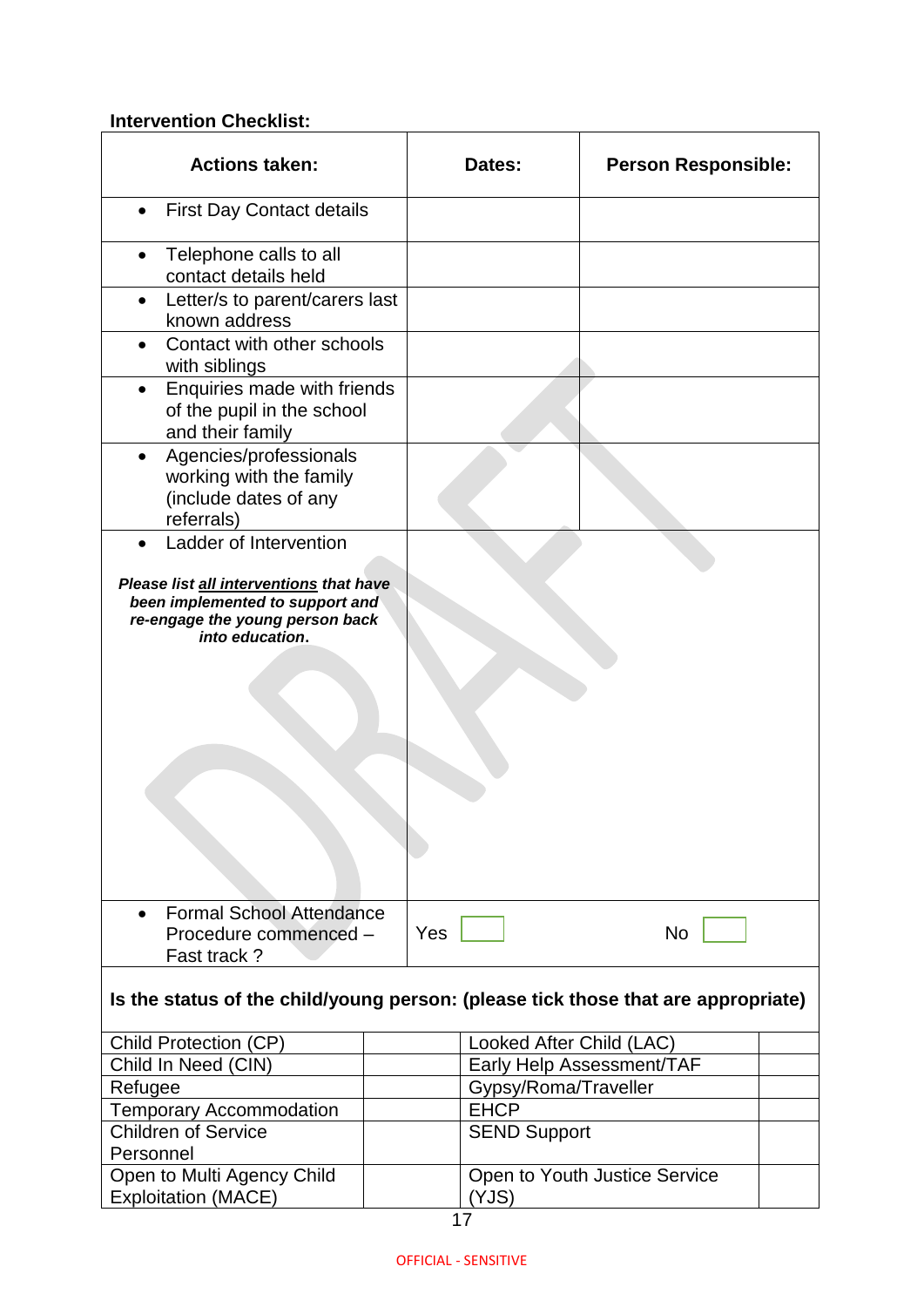| Missing Children &<br>Runaways | Free School Meals (FSM)                 |  |
|--------------------------------|-----------------------------------------|--|
| <b>Young Carer</b>             | Open to other agencies (please<br>name) |  |

| Any other relevant information: |  |
|---------------------------------|--|
|                                 |  |
|                                 |  |
|                                 |  |
|                                 |  |
|                                 |  |

**If there is a significant risk of harm identified regarding a child in a school setting, the school's Designated Senior Person for Safeguarding should be informed. Other than a school setting, the Customer Service Centre should be contacted on Tel: 01609 780780. The CME Coordinator should be made aware to enable the situation to be logged and ensure action has been taken urgently.** 

**Please email this referral to Julie Hodges at:-**

[CME.Co-ordinator@northyorks.gov.uk](mailto:CME.Co-ordinator@northyorks.gov.uk) Julie.Hodges@northyorks.gov.uk

For Office Use only: Date received by CME Co-ordinator …………………………………………………

Relevant AEO………………………………………………………………………………

CME - not in receipt of a suitable education

CME **-** whereabouts/destination school not known

Updates/Feedback to referrer: -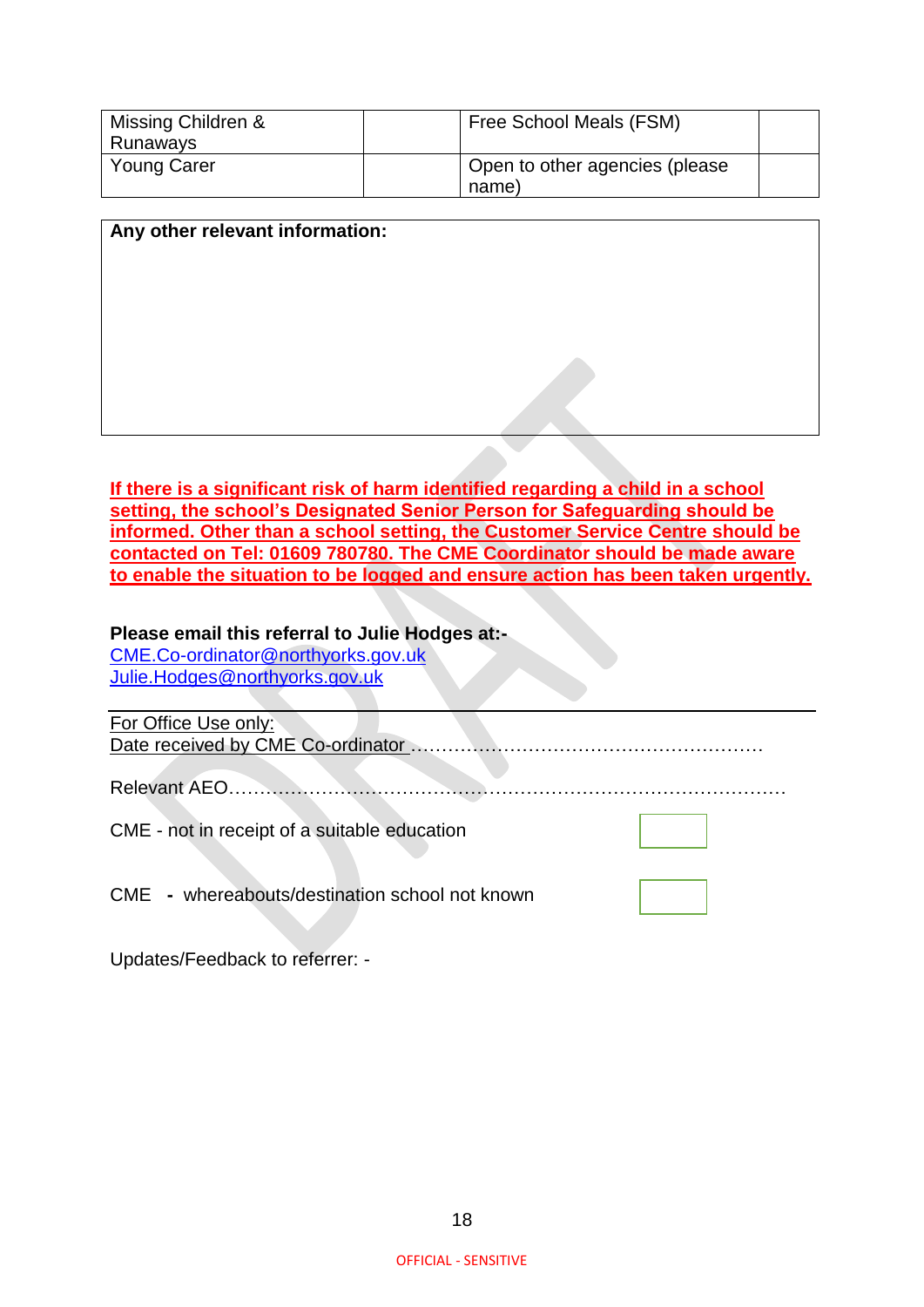19